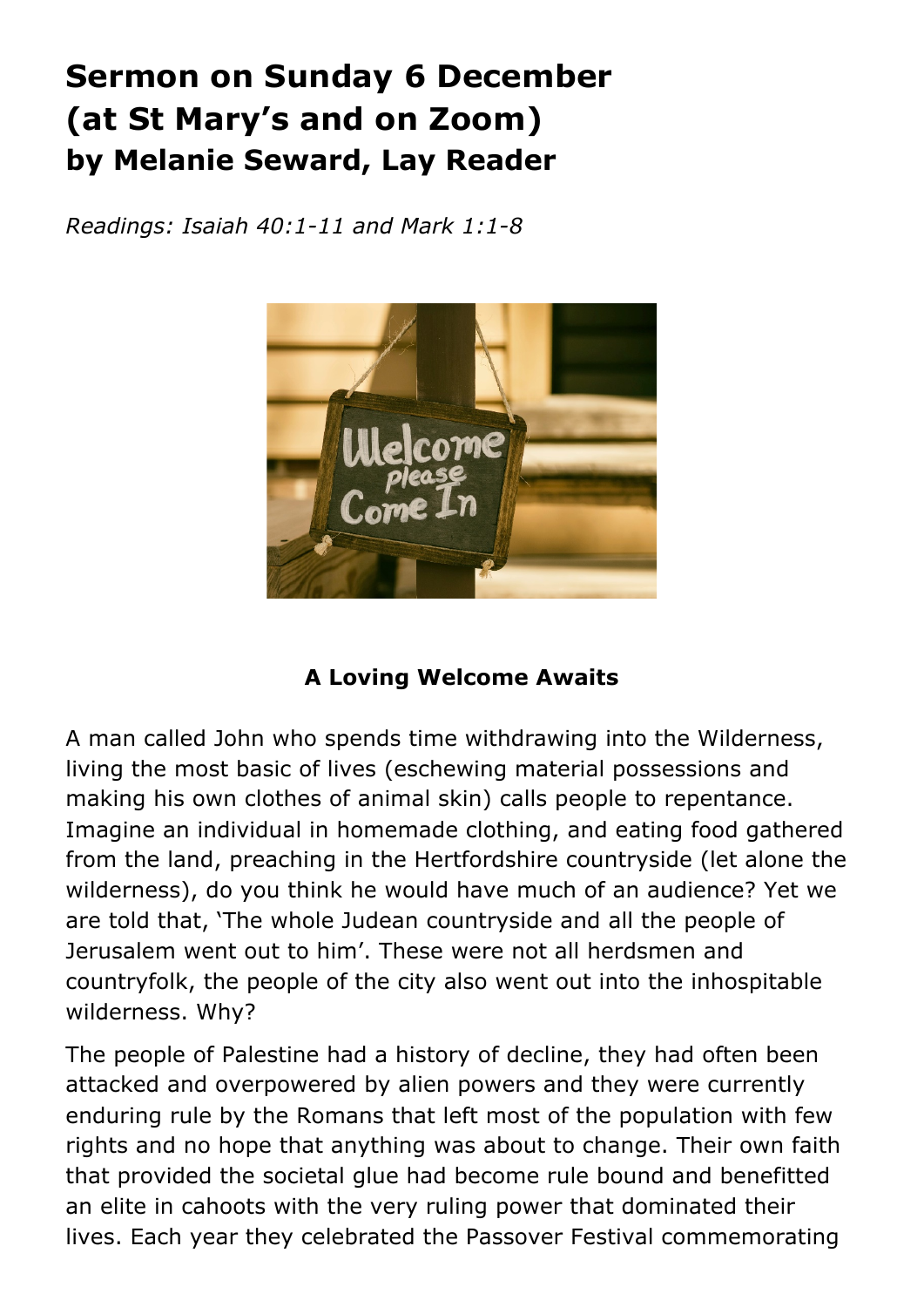God's intervention in history to set them free from the bonds of Egyptian slavery, but prophecy of God's salvation for his people had become history. Then someone comes along and makes them sit up.

Knowingly, John alludes to the prophets Malachi and Isaiah. The Prophet Malachi was speaking out about the falling standards of priests and worship in the Temple, a messenger would purify this before the arrival of God's anointed one. The prophet Isaiah was bringing God's comfort to his people who felt they had lost everything – Jerusalem had fallen, the Temple was in ruins and they had been transported to another land.

Listen, said Isaiah, God has not forgotten you, he is with you here in exile - his prophecy includes a messenger who calls from the wilderness to proclaim that God is coming to right the world and reveal his Glory…. Now… John the Baptist is calling from the Wilderness announcing that it is time to prepare for the Way of the Lord. God **is** coming. But first, he says, you need to do something. You need to get ready. Confess your sins and turn back to God – be baptised as a sign of your commitment to this.

There was something about John, perhaps his directness and holiness. Certainly, his integrity and authenticity rang true for the people - here was a man of God in the mould of the prophetic tradition. The people wanted God to come into history again and save them, to send the Messiah and liberate them. Repentance was all part of **this**.

Today 'repentance' is not sexy. Try to have a discussion with someone about repentance and they are likely to find something they must do, somewhere else, very quickly. We carry some heavy-hearted images of what repentance is and these lead to misunderstanding that builds a barrier between us and God.

Repentance is seen exclusively as very serious owning up which involves some deep self-examination and being scrupulously honest before God. We call to mind the times when we have had to admit / or been caught doing something by people who have been angry or thought badly of us. Perhaps, we remember the embarrassment, the 'I told you so' or 'how could you do that?' In our society confession carries the connotation of fault, and fault is associated with failure. It is rarely voluntary or chosen; being caught out is the sin.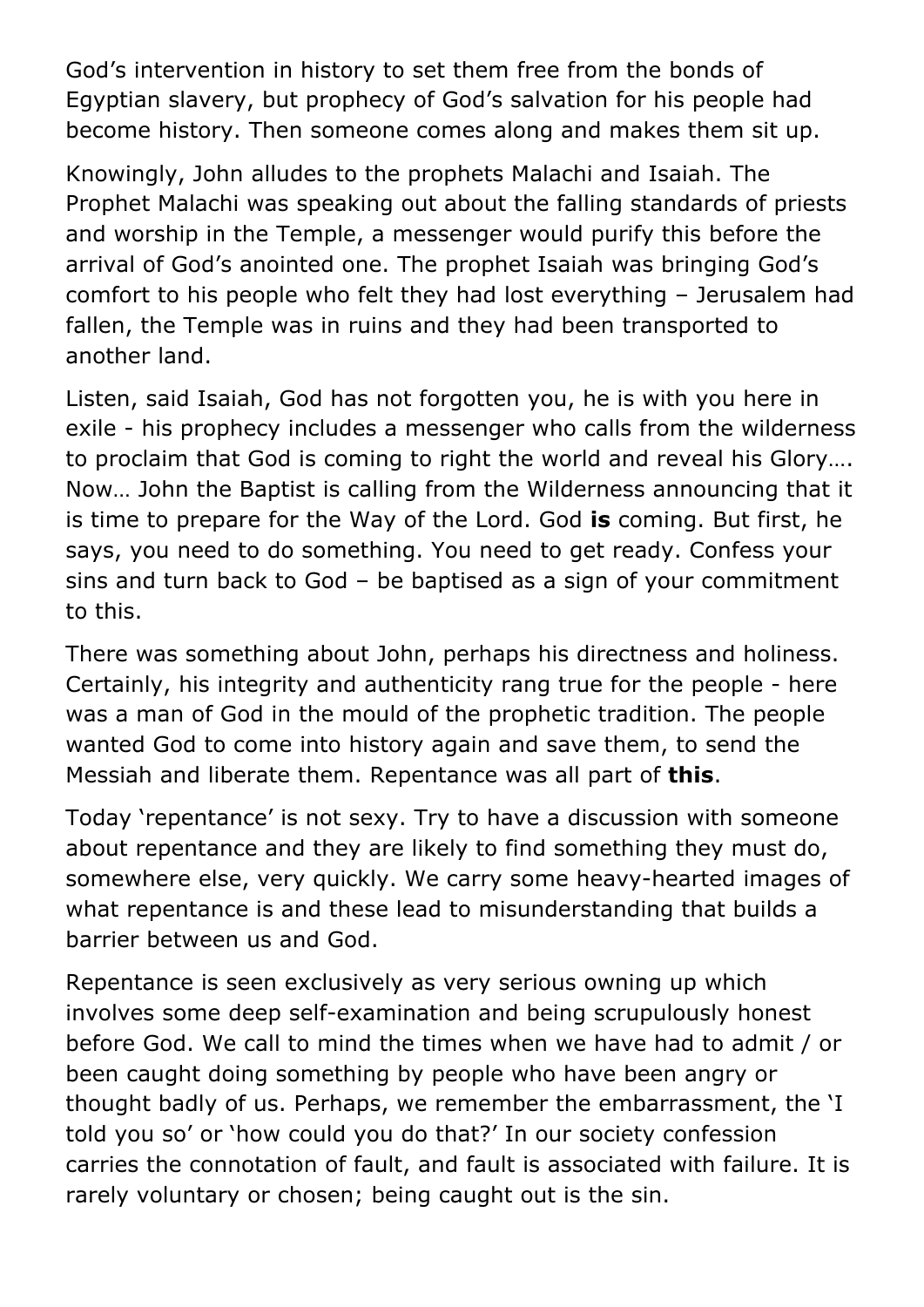In traditional church teaching, 'repentance' has three stages or three parts: confession, contrition or remorse and penance. Contrition, the feeling sorry bit, often translates as dwelling on our mistakes and emotionally beating ourselves, whilst penance adds up to making up what we have done - which is not always possible or even desirable. Repentance becomes something to be discussed in vague terms and best avoided.

This year, with all that has gone on and is going on, we may not feel like making much of the season of Advent; much better to rush into the much wanted and much needed respite of a merry Christmas with the festive meals and the Vicar of Dibley or whatever tickles our sense of humour.

Our temptation might be to cut back the time for reflection on how the pattern and direction of our lives might be as (or might not be as) God would want for us. A temptation may be to think that the last thing we need is a penitential season called Advent and to think that what we really need to **do** is **stuff** to lift our spirits. I am suggesting that to slip into this way of thinking is to fall back on these old and misguided images of repentance.

The perspective of faith changes everything… including repentance. God is not an angry parent or headteacher, he transcends the specific moment of history or the immediate term, he sees beyond the mistake and looks directly at our God-given potential. Repentance, as understood from the divine perspective rather than the individual or institutional view, is more than a human desire and effort to change attitudes and behaviours, for in repentance we come to God and, in our coming to God, we find our God is coming to us.

We can keep close to our hearts the words of Jeremiah speaking to the Jew who had lost hope in exile: **'** For I know the plans I have for you, declares the Lord, plans for welfare and not for evil, to give you a future and a hope' (Jeremiah 29. 11).

Think of Advent as a season of reorientation – a realigning of ourselves to turn and dwell in the hope and light of the Christ Child. As we turn from unhelpful attitudes and habits and adopt new ways of living; repentance is the place where we meet God. Like the Lost Son in Jesus' parable (Luke 15), in coming to God, we see God running towards us even when we are still far off. God is ready to welcome us.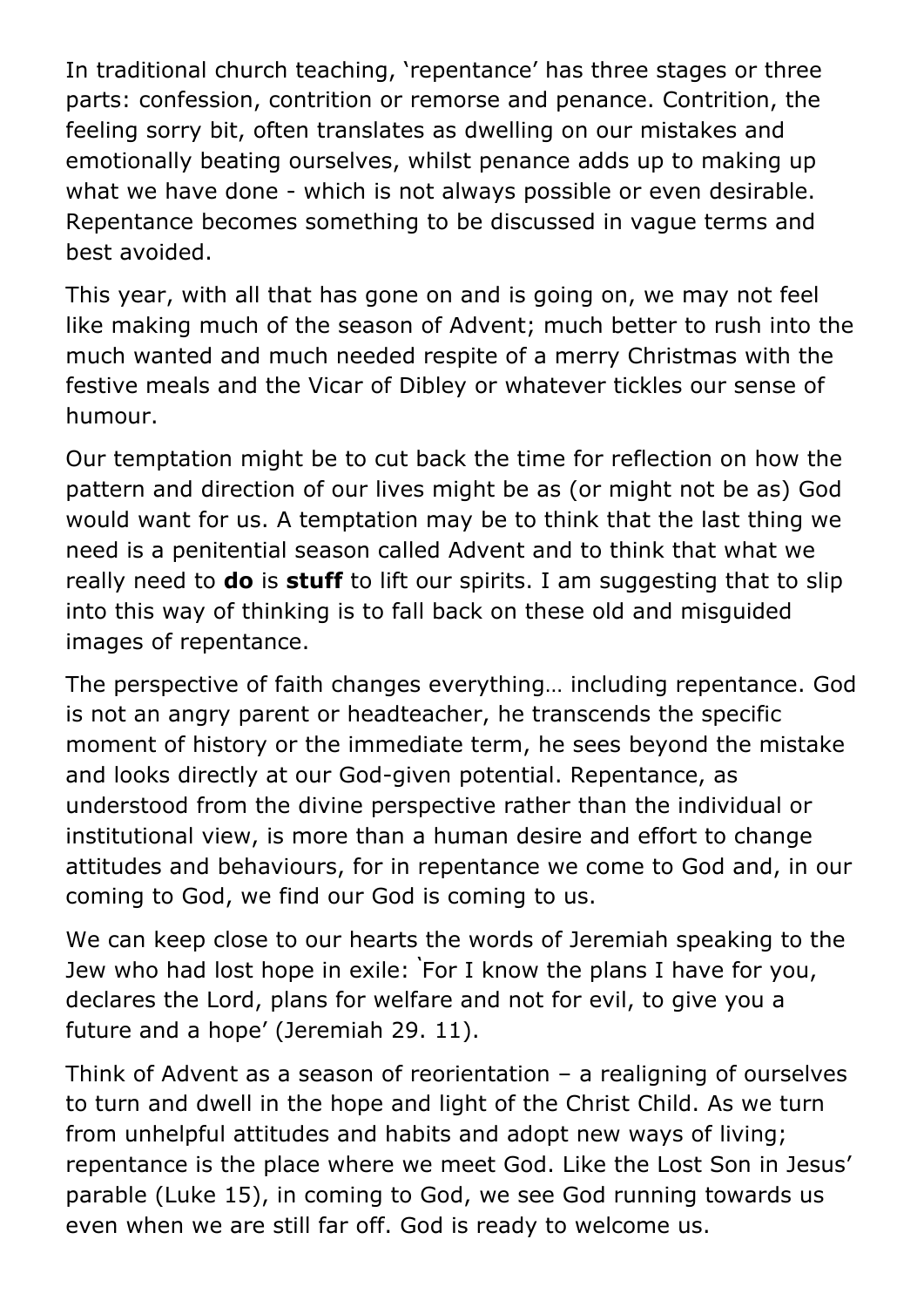# **Isaiah 40:1-11**

Comfort for God's People 40 Comfort, comfort my people, says your God. <sup>2</sup> Speak tenderly to Jerusalem, and proclaim to her that her hard service has been completed, that her sin has been paid for, that she has received from the Lord's hand double for all her sins.  $3A$  voice of one calling: "In the wilderness prepare the way for the Lord<sup>[a]</sup>; make straight in the desert a highway for our God.<sup>[b]</sup> <sup>4</sup> Every valley shall be raised up, every mountain and hill made low; the rough ground shall become level, the rugged places a plain.  $5$  And the glory of the Lord will be revealed, and all people will see it together. For the mouth of the Lord has spoken." <sup>6</sup> A voice says, "Cry out." And I said, "What shall I cry?" "All people are like grass, and all their faithfulness is like the flowers of the field.  $<sup>7</sup>$  The grass withers and the flowers fall,</sup> because the breath of the Lord blows on them. Surely the people are grass.  $8$  The grass withers and the flowers fall, but the word of our God endures forever." <sup>9</sup> You who bring good news to Zion, go up on a high mountain. You who bring good news to Jerusalem, [C] lift up your voice with a shout, lift it un do not he afraid;